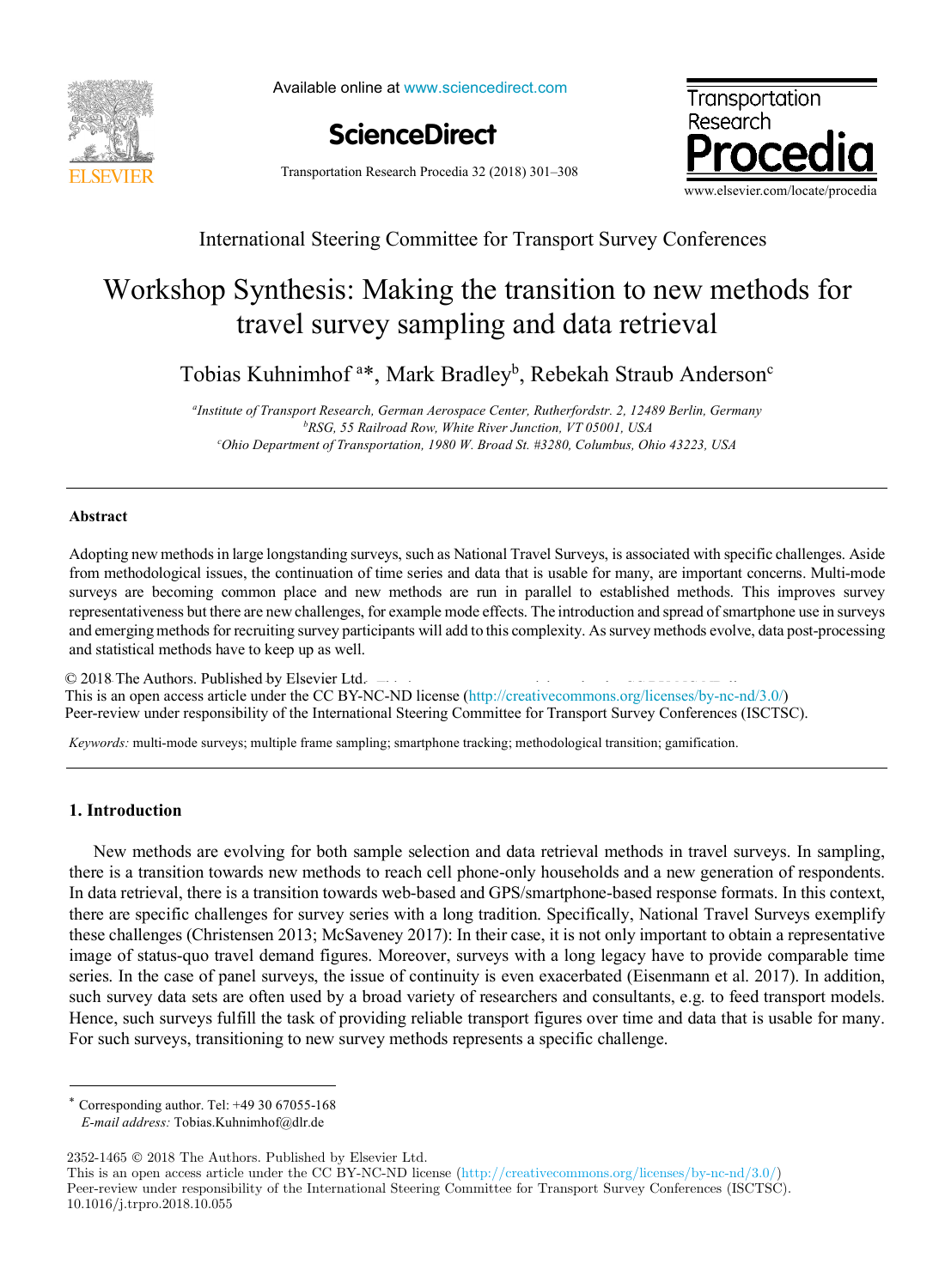This paper summarizes the findings from the workshop "Making the transition to new methods for travel survey sampling and data retrieval" conducted during the 11th International Conference on Transport Survey Methods. Different from other workshops and most research conducted in the area of new survey approaches, the focus of this workshop was not so much on new survey methods and their advantages and disadvantages as such. Instead, the workshop focused on transitioning to new methods, i.e. on the task of adapting surveys from using established methods to using new methods (or a combination of established and new methods).

The motivation to move on to new methods of surveying are manifold. It includes new options to address traditional and emerging challenges for travel surveys (e.g. recall error or increasing non-response) as well as budgetary reasons, or simply that richer data comes from new methods (Armoogum 2014; Sneade 2013; Bäumer et al. 2017). In this context, the motivation of researchers, practitioners, and funding agencies might differ substantially. Hence, it is of primary importance to understand these motivations in order to choose the most suitable survey format for a given situation.

Secondly, it is necessary to obtain a comprehensive account of suitable survey approaches, their strengths and weaknesses, and prior experiences with using them. In this context, it is also important to acknowledge that some very traditional methods still persist. Germany has re-introduced paper-and-pencil questionnaires in the National Travel Survey (NTS) and England and other countries still use face-to-face interviews (Gruschwitz et al. 2017; Lepanjuuri et al. 2017). With the broad variety of upcoming and established survey methods, it has also become more and more commonplace that various methods are being combined and run in parallel as part of the same survey (Ortúzar et al. 2011; Leeuw 2005; Kagerbauer et al. 2013; Wolf et al. 2013). Hence, experiences with moving to multiple, combined survey methods are an important facet of transitioning to new survey methods (Thériault et al. 2013; Kohla and Meschik 2013).

Thirdly, trends towards lower travel survey response rates and other developments in the data realm might also call into question fundamentals of travel surveying. Such developments may eventually require more than just a moderate methodological shift in the way we conduct surveys. They might require a more fundamental change in how we obtain travel data or how we combine travel data that was actively retrieved with data from passive data streams.

| <b>Authors</b>                         | <b>Area/Region</b>           | <b>Survey subject</b>                            | Sampling $\&$<br>recruitment |               |                               | Data retrieval |           |                      |                  |          |
|----------------------------------------|------------------------------|--------------------------------------------------|------------------------------|---------------|-------------------------------|----------------|-----------|----------------------|------------------|----------|
|                                        |                              |                                                  | Landline<br>RDD              | Mobile<br>RDD | Address-<br>Register<br>based | Online         | Telephone | Paper $\&$<br>pencil | Face-to-<br>face | Tracking |
| Lo et al, 2017                         | <b>Toronto Metro</b><br>Area | Travel                                           | X                            |               | X                             | X              | X         |                      |                  |          |
| Eisenmann et al.,<br>2017              | Germany                      | Travel                                           | X                            | X             |                               | X              |           | X                    |                  |          |
| de Abreau e Silva &<br>Papaix, 2017    | Lisbon Metro<br>Area         | Commute mode<br>choice                           |                              |               | X                             | X              |           |                      | X                |          |
| Bäumer et al., 2017                    | Germany                      | Vehicle km                                       |                              |               | X                             | X              |           | X                    |                  |          |
| Gruschwitz et al.,<br>2017             | Germany                      | Travel                                           | X                            | X             | $\mathbf{X}$                  |                |           |                      |                  |          |
| Bayart & Bonnel,<br>2017               | Rhône-Alpes<br>Region        | Travel                                           |                              |               | X                             | X              | X         |                      |                  |          |
| <b>Straub Anderson et</b><br>al., 2017 | Ohio                         | Travel                                           |                              |               | X                             |                |           |                      |                  | X        |
| Aschauer et al., 2017                  | Austria                      | Travel, time use,<br>expenditure (3)<br>surveys) |                              |               | X                             |                | X         | X                    |                  |          |
| McSaveney, 2017                        | New Zealand                  | Travel                                           |                              |               | X                             | X              |           |                      |                  | X        |

Table 1. Sampling, recruitment and data retrieval methods applied in the surveys presented by the workshop papers.

These three dimensions: a) motivation for transitioning, b) toolkit of surveying approaches and their properties, and c) position of traditional active travel data retrieval in the emerging travel data-scape, formed the guiding questions of the workshop discussion. The papers presented in the workshop drew on a broad range of experiences with various survey formats as compiled in Table 1. These experiences represented the starting point for the workshop discussion during which four topics evolved which were discussed in breakout groups. The remainder of this paper is structured along these four topics: (i) new sampling and recruitment methods, (ii) combining established data retrieval methods, (iii) moving toward GPS- and smartphone-based data retrieval methods, and (iv) optimizing survey design to increase respondent motivation. We make reference to the workshop papers in these four sections in order to clarify how the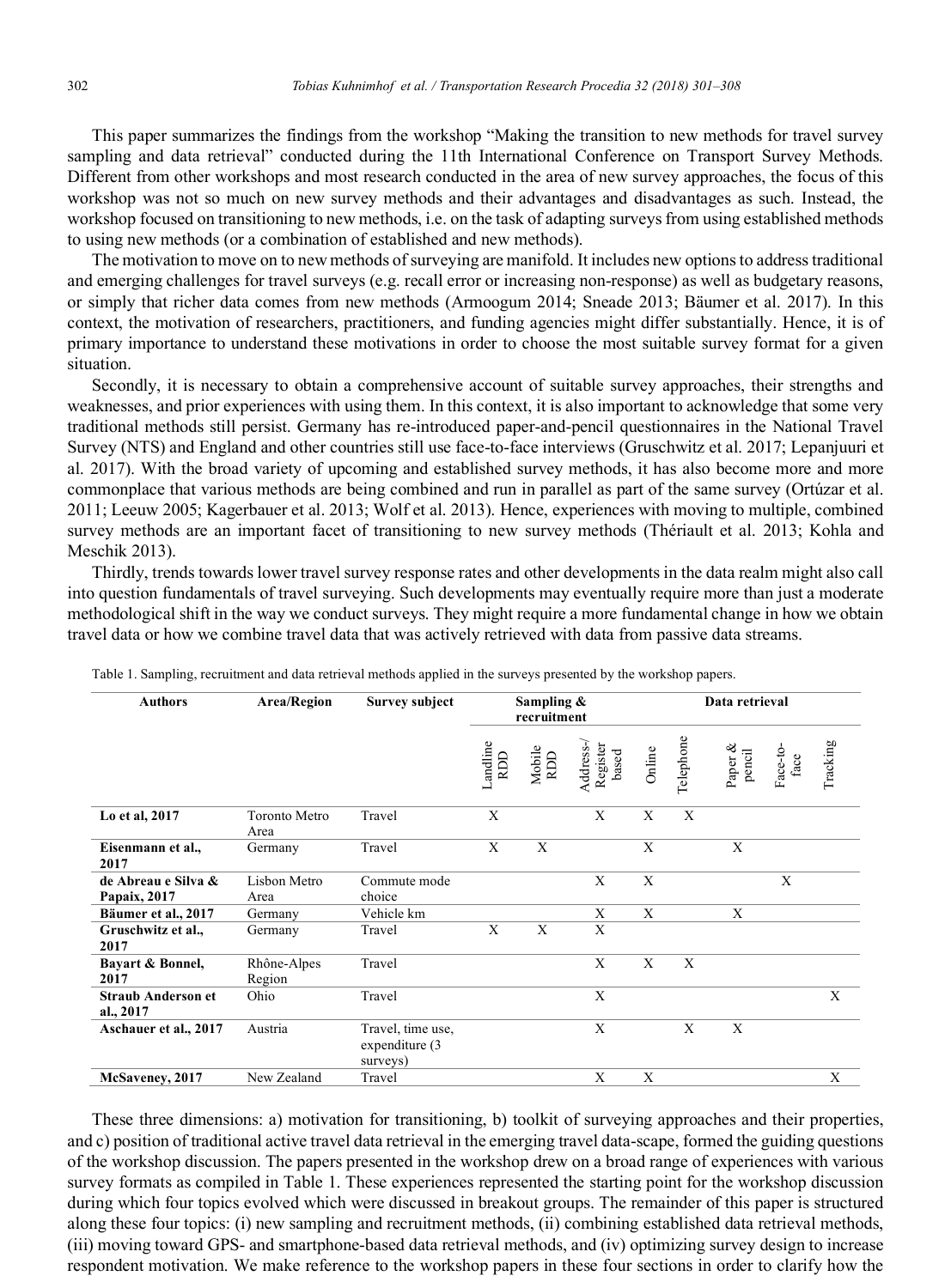contributed papers fed into the discussion of these four topics. The final section of the paper draws general conclusions from the workshop discussion and implications for future research and practice.

### **2. New sampling and recruitment methods**

The background context for this breakout topic is that, in many countries, the main sampling method used for household travel surveys has changed from random digit dialing (RDD) to address-based sampling (ABS). Because many RDD telephone lists do not include cellphone numbers (and thus do not include cellphone-only households), and because many people do not answer telephone calls from unknown callers, the response rates from RDD methods have gone down while non-response biases have increased. In the workshop, Lo et al. (2017) presented an example of how multiple sample frames (address/phone, address-only, and phone-only) were applied in the 2016 iteration of the Travel Tomorrow Survey in the Greater Golden Horseshoe Area. The experiences from this sampling approach confirmed the great difficulties of recruiting through phone-only contacting. With a similar intention of increasing sample representativeness, the German National Travel Survey ("Mobilität in Deutschland") uses a triple sample-frame (address-based, landline RDD and mobile RDD) (Gruschwitz et al. 2017). Also in this case, the address-based recruitment led to the best outcome with regard to response rates.

However, response rates from ABS methods are also declining over time in many countries. In the USA, response rates for household travel surveys using ABS without offering incentives are often below 3%, while the use of monetary incentives can bring response rates up to 10% or more, depending on the level of incentive offered. The declining response rates and increasing costs of using ABS have left practitioners wondering what the alternatives are to the use of random address-based sampling. Are there more targeted methods available that can obtain samples at a lower cost (although this topic was not addressed directly in any of the papers in this workshop, it was a topic of great interest to some of the workshop participants, and it is very relevant to the overall theme of transitioning to new methods)?

Some of the methods discussed include the use of commercial survey panels, of social media for recruitment, having employers or schools distribute invitations to their employees/students, or intercepting respondents at transit stops, shopping centers or other public locations. These methods all come at the expense of no longer having a random "probability sample" ("probability sampling" means that the probability of any particular household being invited to participate can be calculated and then used in expanding the data to obtain a representative weighted sample). While the use of non-probability samples is more common in other fields, there is very little experience in using them for household travel surveys. Adapting to such methods would require developing and demonstrating methods for expanding and weighing the data to be as representative as possible. Such weighing methods are most likely to be successful in mixed approaches that use ABS for some or most of the sample, supplemented with an additional sample from non-probability methods.

There was some skepticism towards the use of commercial respondent panels, as the methods that are used to recruit and retain respondents for such panels are not always transparent. Even if such panels can be weighed to be seemingly representative along socio-demographic dimensions, there may be biases in other sample characteristics that are important in travel behavior, such as the sensitivity to the expenditure of time and money (it should be noted that address-based sampling methods may be subject to such subtle biases as well).

A second topic for discussion was how to make it more attractive for people to participate in travel surveys, and thus counteract the trend towards declining response rates. While offering monetary incentives is a common and effective method, perhaps other methods would be less expensive while engaging different segments of the population. There was some discussion of using individualized, targeted recruiting via electronic media. Such targeted advertising is becoming ubiquitous, but there was no clear vision of how it could be used for travel surveys, or what types of sampling biases it might introduce.

The provision of individualized information to respondents was discussed as a means of making participation more attractive. Particularly with newer smartphone-based data retrieval methods, respondents could be provided with feedback about their travel patterns, distance walked and biked, calories burned, "carbon footprint", time spent in various activities, etc., and how their travel characteristics compare to others in the (sampled) population. Since the purpose of most surveys is to objectively measure travel behavior rather than to prescribe or influence it, there is a concern that providing informational feedback might influence respondents' travel behavior over time, particularly in multi-day travel surveys (see section 4 of this paper).

A final topic discussed in this group was the possibility of using person-based rather than household-based sampling. While we may still use households as the most convenient sampling frame for address-based sampling, is it necessary to obtain travel diary or trace data from all household members, or is it sufficient to obtain such data for a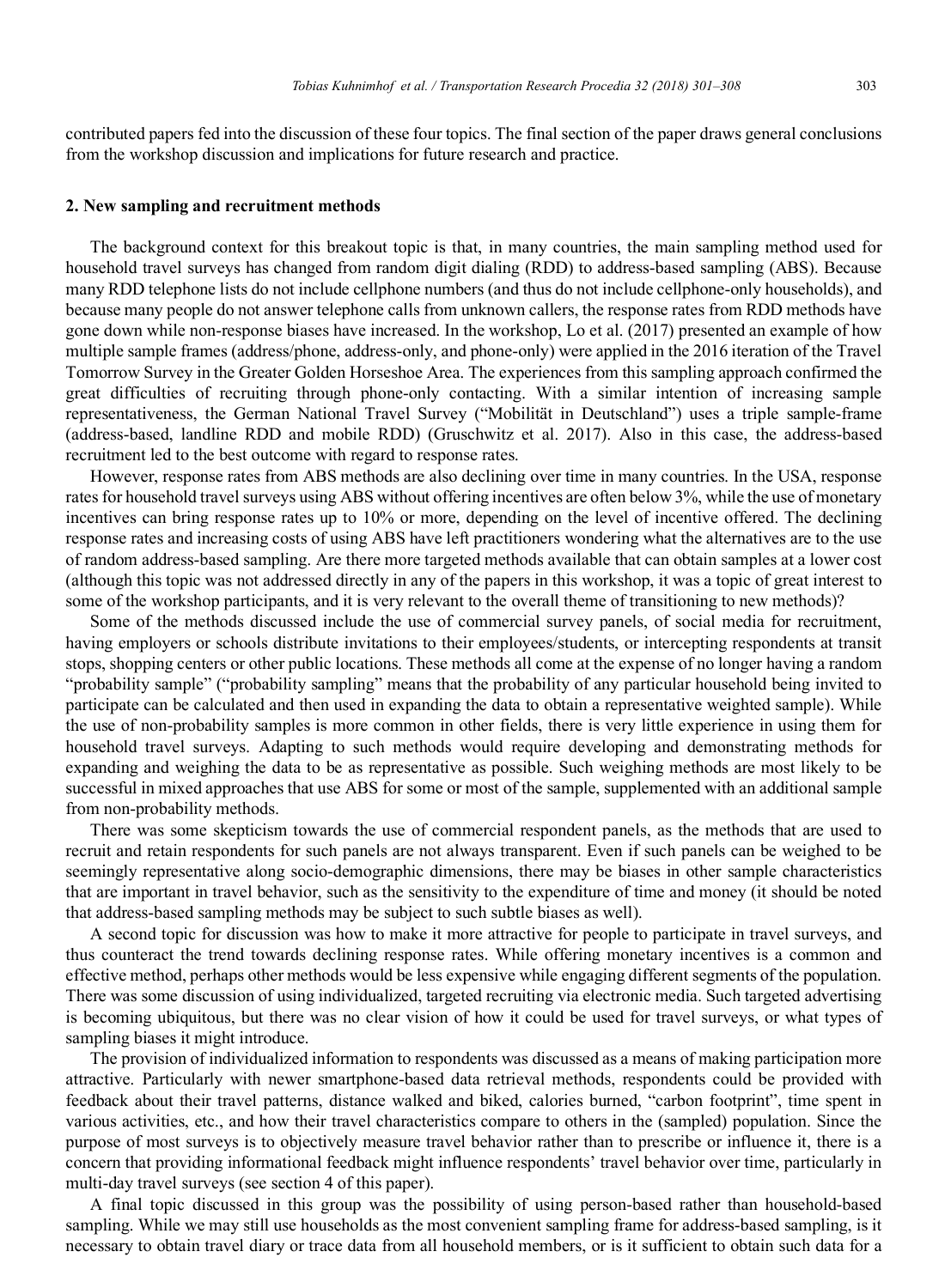single household member? Requiring complete travel data for one household member would certainly increase effective response rates in terms of the percent of "completed households", although the response rate in terms of complete person-days of travel collected may not increase. This topic brings up a range of related issues such as the use and accuracy of proxy reporting for other household members, and the usefulness of the resulting data for various types of modeling and analysis. While those issues could not be tackled in this workshop, it was suggested that this topic (surveying persons as opposed to complete households) could be a useful workshop topic for future conferences.

### **3. Combining data retrieval methods**

Most of the surveys presented in the workshop combined different data retrieval methods, i.e. they provided different options for respondents to collect and submit their travel information. Aschauer et al. (2017) discussed different variants of designing travel / activity diaries including time use survey formats. Based on a comparison of results surveyed with these survey formats they can confirm earlier findings that participants of traditional PAPI household travel surveys tend to underreport trips and show a large share of immobile persons. However, in most cases, workshop contributions discussed various ways of retrieving travel diary information, i.e. online, phone, paper and pencil and tracking (see Table 1).

The trend of combining various data retrieval methods within one survey was confirmed by the workshop participants' general experience. In many cases, very traditional data retrieval methods such as paper and pencil run in parallel with more recent approaches. The very likely consequence of this is that, transitioning to new methods actually means including new methods and running them in parallel with established methods. Hence, for large future travel surveys, it appears likely that modern modes, such as tracking, will be combined with established survey modes, even if smartphone tracking emerges as the dominant future mode of data retrieval. Against this background, the group discussed the advantages and disadvantages of combining different data retrieval methods. The focus of this discussion was on established data retrieval modes because there is existing experience on such mode combinations.

The general motivation behind including various data retrieval modes in surveys is the experience that different modes appeal to different types of respondents (Gruschwitz et al. 2017). Different data retrieval modes might even be necessary in order to reach specific groups of the population, e.g. if landline telephone access is not possible. Hence, in order to obtain the best possible coverage of different segments of society, surveys offer different modes of data retrieval. Thus, because it improves coverage, combining different data retrieval modes is very likely to improve overall data quality. Moreover, respondents expect modern surveys to work with survey modes which they consider up-to-date. This might even be true for respondents who, for practical reasons, choose to respond to the survey by an established mode such as paper and pencil. Eisenmann et al. (2017) found, for the German Mobility Panel, that the mode of data retrieval (online versus paper-and-pencil) did not influence survey attrition. However, respondents who submitted their travel information during year one of the panel participation via the online questionnaire tended to switch to paper-and-pencil for year two. This confirms the experience, that some traditional modes (e.g. paper-andpencil) work well for the respondents in practice; however, modern modes should be offered to the respondents in order to make it appealing for a broad range of possible respondents. Hence, providing different options to answer the survey, including modern modes, might in itself increase the appeal of the survey even if there is a dominating survey mode that covers the broad majority of respondents.

At the same time, each mode comes with its specific mode effect, i.e. it causes respondents to report in specific ways influencing the survey result (Bayart and Bonnel 2017; Gruschwitz et al. 2017). For example, online respondents are found to report fewer trips, but similar or longer time and distance daily than those reporting by telephone or faceto-face interviews (Bayart and Bonnel 2017). However, the objective of large travel surveys is travel data that reflects ground truth as well as possible and is comparable across different groups of the population. Substantial mode effects contradict this objective and must therefore be minimized. This can be achieved through ex-ante measures as well as ex-post measures. An ex-ante measure, for example, might be that CATI-interviewers use the same software as implemented in a corresponding CAWI-interview. The most common measure to compensate for mode effects ex-post is weighing. Therefore, weights must be established through appropriate regression analyses which separate mode effects from possible socio-economic selectivity associated with the different data retrieval modes. However, such weights should not be considered a panacea for mode effects. This is because there are many applications of widely used travel data sets that work without weights. This for example applies to agent-based travel demand models or to specific multivariate analyses.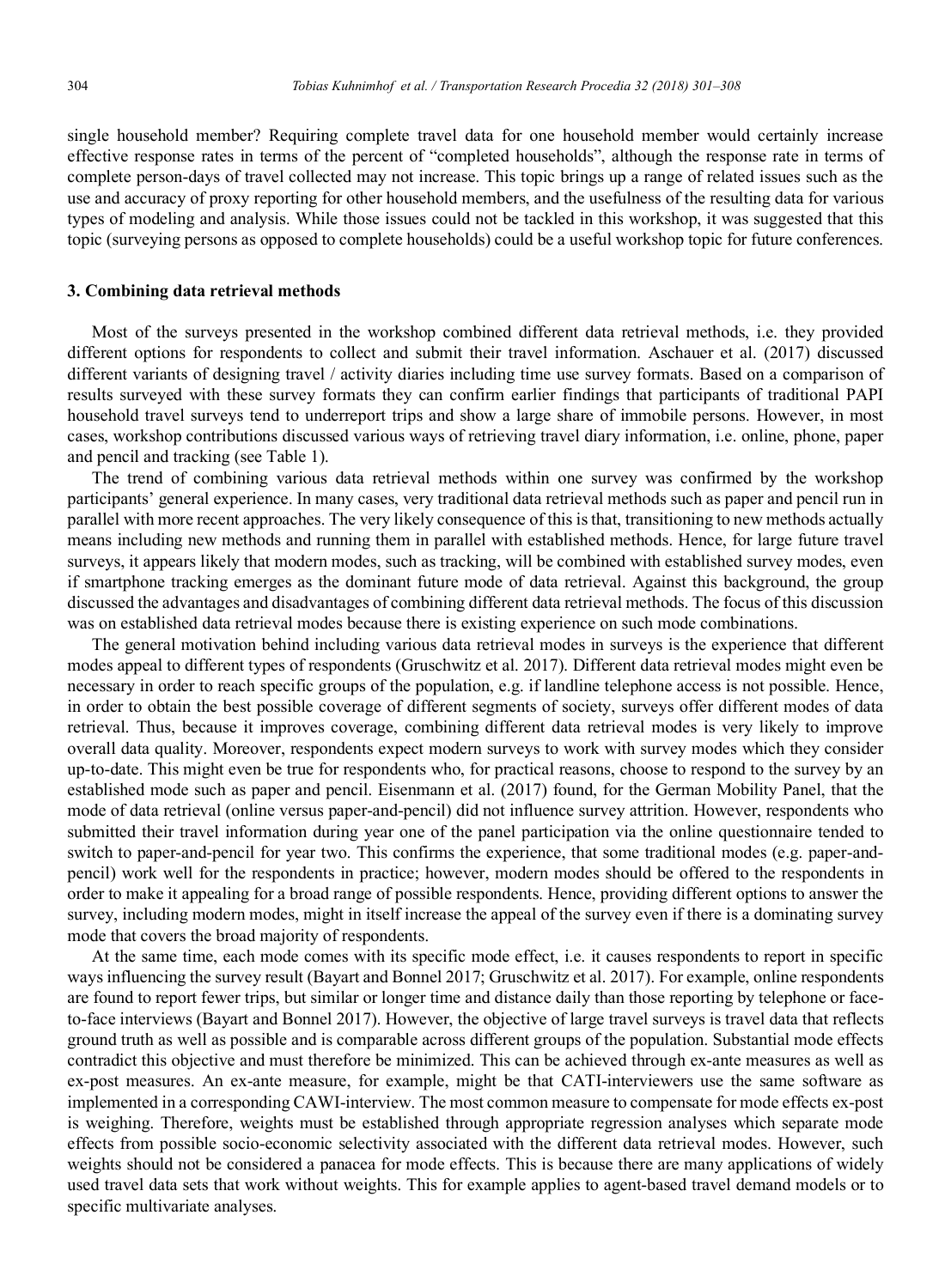# **4. Tracking by GPS and smartphone**

While the use of passive tracking of (a subset of) survey respondents' travel via GPS devices has been a component of many household travel surveys over the last decade, the use of respondents' own smartphones for such tracking is a relatively new trend. The trend appears to be most advanced in the USA, where the majority of household travel surveys carried out in major metropolitan areas in 2017 were smartphone-based (and the same is true of those planned for 2018). Straub-Anderson et al. (2017) presented findings from a smartphone-based survey carried out in the Columbus, Ohio region in 2016 and 2017.

Evidence to date is that smartphone-based methods provide more complete data, in terms of the number of trips captured, than either self-reported diary-based methods or prior surveys using non-smartphone GPS devices. While trips are recorded passively by the smartphone application running in the background, all additional questions about the respondents' trips (mode used, trip purpose, who travelled together, etc.) are completed actively by respondents in the same application, eliminating the need for a separate on-line prompted recall survey. Since most smartphone owners tend to keep their phones charged and with them at all times, the potential for missed trips is low. Further evidence is that most people provide the requested details about their trips in the application within 2 hours of completing the trip, reducing the potential for recall error. Most respondents who begin the smartphone-based data collection end up providing full travel data for seven consecutive days.

Discussion around smartphone applications and how they are implemented, highlighted the fact that the ease of use of the application is very important. It is important that respondents know how to split, merge, and otherwise correct trips in the application in the event that the application has not identified the trip ends correctly. The ease and experience of using the application can affect response rates and attrition rates across multi-day surveys, as well as affect the quality of the data obtained.

An important topic for discussion was the fact that not all adults own smartphones, so smartphone-based surveys are by necessity mixed-method surveys in which most non-smartphone-owners participate via more "traditional" diarybased methods, usually on-line or over the telephone. The Columbus, Ohio survey was rather unique in that nonsmartphone owners were loaned smartphones to use for the survey and then sent back, similar to how GPS devices were sent to respondents in past surveys. In addition to the high cost of loaning smartphones, it was found that the respondents who used the loaned smartphones tended to have more "missing days" of data in which they forgot to carry the smartphone with them and/or keep it charged (this was also a common issue with the older GPS survey devices).

Given the fact that smartphone-based surveys will use mixed methods by necessity (until everyone owns smartphones), it seems that we can measure the method-related effects of shifting to smartphone-based methods by simply comparing the data retrieved by smartphones against the data retrieved from diary-based methods. The data may not be directly comparable however, since the two subsamples are not randomly selected and smartphone-owners may have different travel characteristics than non-owners. Some recent surveys however, have used a random selection method whereby some smartphone owners are asked to participate using the smartphone application, while others are asked to participate using a self-reported diary-based method. This approach has two possible advantages. One is that it allows a more direct analysis of the method effect, because randomly assigned smartphone-owners are using each method. In such analyses, smartphone-based methods tend to provide 15 to 20% more trips per person-day than diarybased methods, including only about half as many zero-trip ("no travel") days, some of which may actually be "soft refusals" in self-reported diary data. The second advantage is that the random split-sample approach facilitates trend analysis over time. If a random subsample of respondents (including smartphone owners) is using the same diarybased method that was used in the previous household travel survey, then the trend effect can be measured by comparing the diary-based data from the two surveys, while the method effect can also be analyzed by comparing the data from the two methods in the current survey. This split-sample approach can be applied over time, gradually increasing the fraction of respondents invited to participate by smartphone, although in theory it only needs to be used for one transitional wave of the survey.

There was a consensus among the group that passive smartphone applications will soon completely replace the use of GPS "black boxes" and also replace the use of smartphone applications that require users to actively indicate when they are beginning and ending each trip. This view then begged the question of whether any active data collection in the application is necessary at all, if the data collection is fully passive, in which case we could just as well use passive "big data" already available for purchase (from providers such as AirSage, Cuebiq and StreetLight in the USA). There was a consensus that the extra information that respondents provide actively in the smartphone applications regarding mode, trip purpose, car occupancy, and other details is valuable, and that we cannot yet impute such data items very accurately from purely passive data streams. Particularly for disaggregate analysis of travel behavior, the extra self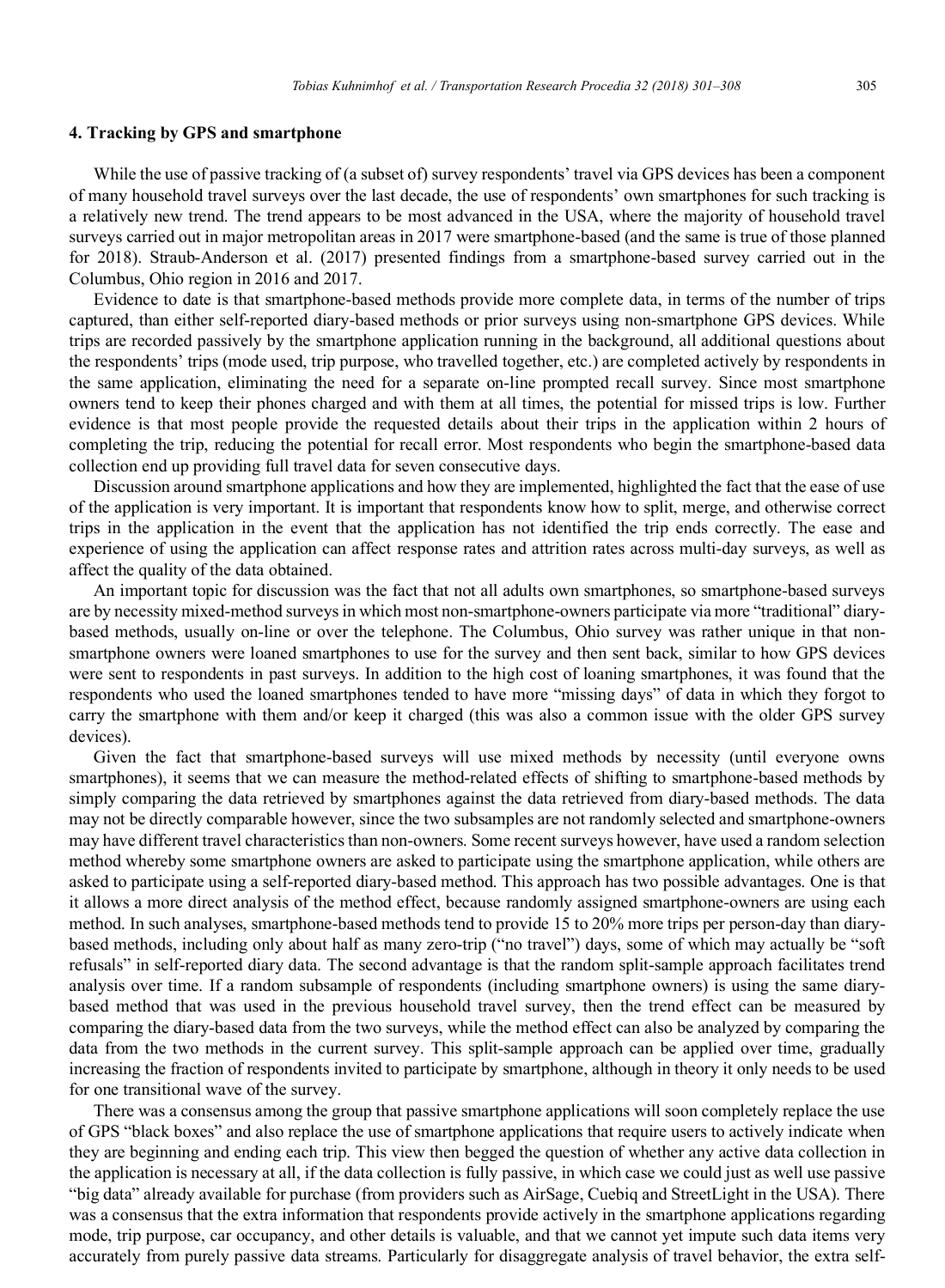reported information provided by the respondents about their trips is critical. As we enter the era of passive "big data", it will be important for travel survey researchers to demonstrate that the depth of information gained from (partially) active travel surveys is important and still worth investing in. At least in the next decade or so, passive "big data" can more constructively be viewed as a valuable complement to travel survey data, rather than as a replacement for travel surveys.

### **5. Optimizing survey design to increase respondent motivation**

It is widely acknowledged that respondent motivation is key for satisfactory response rates, the quality of reported data and thus for overall survey data quality. Hence, survey design should be optimized to increase respondent motivation. There are numerous established methods to achieve this, including incentives or explanatory letters by government officials strengthening the importance of the survey. Similarly, the design of survey elements such as web questionnaires should minimize the burden of filling them. Bäumer et al. (2017) present an example for how surveys in the field of transport (here: odometer reading survey) can achieve very good response rates (about 50%) when the questionnaire design is very simple and quick to answer.

However, for most travel surveys, such simplification is not an option and other ways of motivating respondents are sought. "Gamification" has emerged as a new keyword in this context. This refers to the introduction of game principles and design elements in non-game contexts. For example, smartphone applications monitoring fuel efficiency may motivate drivers to drive more fuel efficiently by comparing themselves with other drivers.

Such gamification elements have inspired travel survey designers to modify surveys along these lines in order to increase respondent motivation. However, traditional travel surveys aim at capturing travel as a neutral observer without actually influencing dimensions of travel such as the number of trips or mode choice. Hence, gamification elements in travel surveys should increase respondent motivation and thus data quality, e.g. because respondents aim to report travel behavior as reliably as possible, without affecting travel as such.

While it is perceivable that gamification elements for travel surveys which achieve this are being developed, there are, to the knowledge of the workshop participants, no best practice examples to date. There is the expectation that the introduction of smartphone applications and tracking inspires new survey methodological innovations that allow for gamification or similar elements that increase respondent motivation. For example, the automated collection of trip origins and destinations might help to substantially lower respondent burden and thus possibly open up a way to gamification.

Moreover, key challenges for travel surveys are low response rates arising from contacted potential respondents dropping out at very early stages of the recruitment process. Hence, the first contact with potential survey respondents is the survey stage for which new ideas such as gamification or other approaches to increase motivation matter the most. Also with respect to this matter, the need for new ideas was emphasized in the group discussion without being able to refer to existing good examples.

The discussion around gamification also lead to questions if travel surveys should intentionally influence travel behavior and stop aiming at just observing travel from a neutral position. The workshop paper presented by de Abreau e Silva and Papaix (2017) explored the effects of presenting information in various ways on travelers' choices, e.g. on CO2-emissions and calorie consumption. The paper illustrated that the way of presenting information was influential on respondents' stated choices. Hence, in the case where surveys are at least partly aiming to change behavior, the way of addressing respondents and presenting information will matter. Specifically, in such surveys or campaigns, gamification has great potential. This opens up new possibilities of influencing travel behavior much beyond traditional engineering approaches. After all, one of the objectives of transport planning, which travel surveys feed into, is to change travel behavior. Hence, the question came up if travel surveys should motivate respondents to alter their behavior, e.g. through switching to more sustainable modes. This, however, would represent a fundamental shift in the role of travel surveys.

# **6. Conclusion**

This paper summarized key insights from a workshop conducted during the 11th International Conference on Transport Survey Methods focusing on the task of adapting travel surveys from using established methods to using newer methods. This workshop primarily addressed travel surveys with a long tradition such as National Travel Surveys. In addition to the requirement of delivering reliable status quo figures on transport, these surveys are challenged with the task of maintaining comparable time series and providing data that is usable for many data users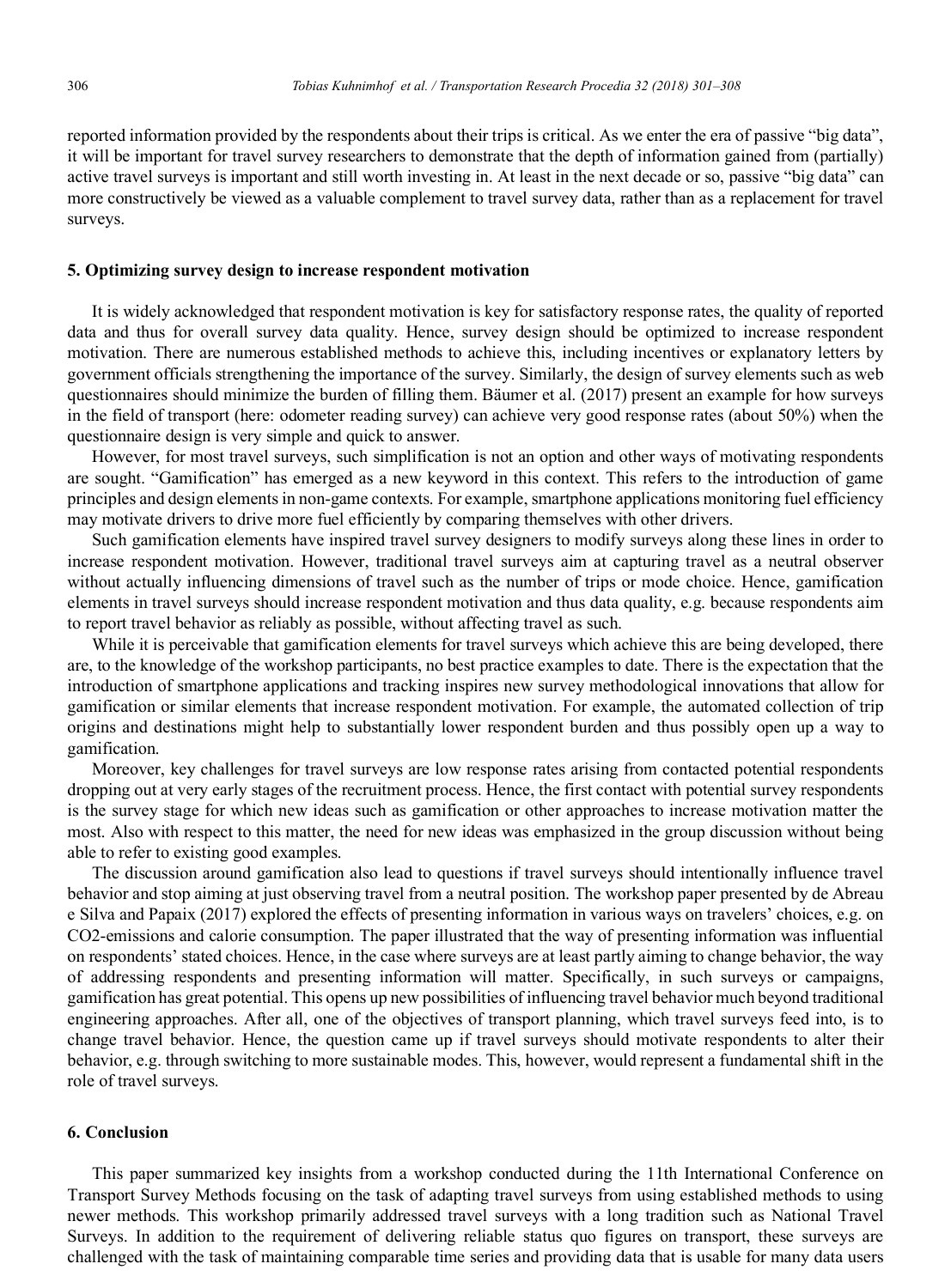in many different contexts. As a consequence of the latter, in such surveys, often a variety of different stakeholders ranging from administrative officials, consultants and researchers with a broad range of motivations and requirements are involved. In addition, potential survey participants see travel surveys in the context of their broader knowledge and perceptions of technological trends. For many of these non-experts, travel surveys today might seem outdated and it is getting harder to argue why travel data is being elicited as it is today.

This situation makes transitioning to new methods a specific challenge beyond understanding the advantages and disadvantages of survey formats. Many considerations beyond technical or methodological survey properties have to be taken into account such as psychological ones. In this context, diversifying survey methods has helped to address the manifold requirements for travel surveys today and emerging challenges such as declining response rates.

Against this background, the workshop participants identified a general trend that was observed for both recruitment methods as well as data retrieval methods: in most cases moving to new methods does not mean replacing established methods but running new methods in parallel with established surveying approaches. This is also true for the most substantial change in travel surveying that has been going on for some years, the introduction of tracking, mostly by use of smartphones. As there remain population subgroups without smartphones or who are reluctant to be tracked, smartphone surveys are also mixed-mode surveys. It appears likely that future travel surveys will be increasingly characterized by a multiplicity of recruitment and data retrieval modes.

Such combination of methods improves overall quality of results, as different recruitment and data retrieval methods help to get a broad variety of travelers into the survey. However, it also raises two interlinked challenges: firstly, mode effects within individual surveys must be minimized; otherwise, results are likely to be biased, e.g. when comparing travel behavior across different groups of the population that tended to prefer different survey modes. Secondly, mode effects also call into question the comparability of time series that are essential to monitor changes in travel trends. In this context, random split samples, e.g. splitting the survey sample into a smartphone and traditional survey design sample, is a promising way to manage the transition to new survey methods smoothly. Such samples can help develop weights which can be used to correct mode effects.

As for research needs arising from these insights, it appears necessary that experiments and analyses of mode effects as well as ways to minimize them in survey design and ex-post, e.g. by weights, continue. However, there are also broader questions beyond the methodological issues of active travel data retrieval. As data that is passively recorded by smartphones becomes more and more available and similar to actively retrieved data, the question arises how this affects the need for active travel surveys altogether or at least their focus and the way they are conducted. In the future, the role of active travel data retrieval may be less on obtaining a comprehensive unbiased image of travel. Instead, the task of active travel surveying might be to close gaps in between the knowledge provided through passively collected travel data. This again could represent a fundamental shift for travel surveys and the methods currently being developed and applied.

#### **Acknowledgements**

We are grateful to all workshop participants for their contribution to an interesting and stimulating discussion: Florian Aschauer (Austria), Behrang Assemi (Australia), Caroline Bayart (France), Johannes Eggs (Germany), Christine Eisenmann (Germany), João de Abreu e Silva (Portugal), Regine Gerike (Germany), Dana Gruschwitz (Germany), Albert Lo (Canada), Patrick Loa (Canada), Janice Machado (USA), Nancy McGuckin (USA), Jennifer McSaveney (New Zealand), Claire Papaix (United Kingdom), Pekka Räty (Finland), Krisje Wijgergangs (Netherlands).

### **References**

Armoogum, J., 2014. Survey Harmonisation with New Technologies Improvement SHANTI - Final Report. Marne la Vallée.

- Aschauer, F., Hössinger, R., Schmid, B., Gerike, R., 2017. Reporting quality of travel and non-travel activities: a comparison of three different survey formats. 11th International Conference on Transport Survey Methods, Esterel, Canada.
- Bäumer, M., Hautzinger, H., Kuhnimhof, T., Pfeiffer, M., 2017. The German Vehicle Mileage Survey 2014: Striking the balance between methodological innovation and continuity. 11th International Conference on Transport Survey Methods, Esterel, Canada.
- Bayart, C., Bonnel, P., 2017. Mixed-modes surveys and data comparability issues: a French case study. 11th International Conference on Transport Survey Methods, Esterel, Canada.
- Christensen, L., 2013. The Role of Web Interviews as Part of a National Travel Survey. In: Zmud, J., Lee-Gosselin, M., Munizaga, M., Carrasco, J.A., eds Transport Survey Methods: Best Practice for Decision Making. Emerald, Bingley, pp 115-154.